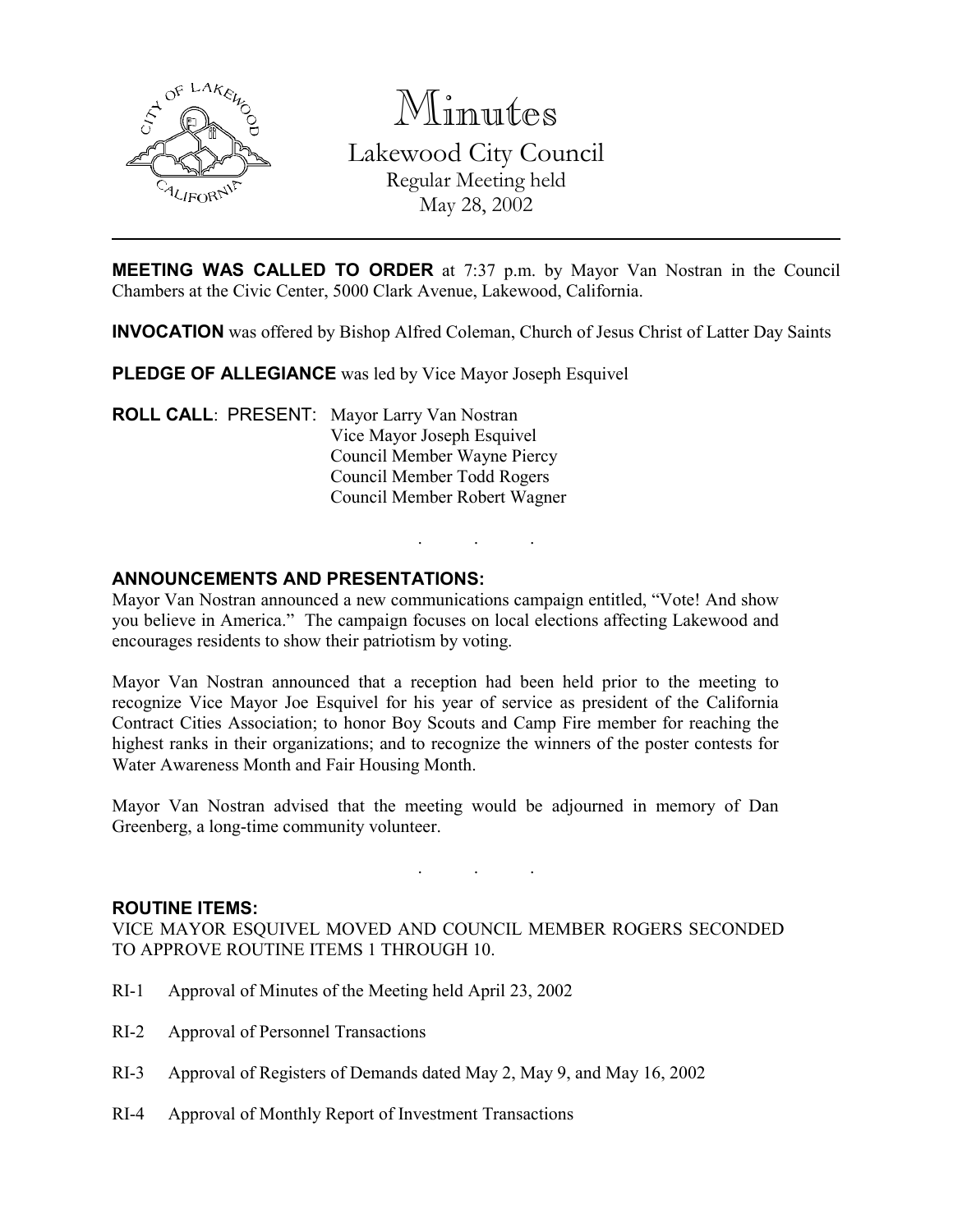#### ROUTINE ITEMS: Continued

- RI-5 RESOLUTION NO. 2002-26; A RESOLUTION OF THE CITY COUNCIL OF THE CITY OF LAKEWOOD RESCINDING RESOLUTION ESTABLISHING PHYSICALLY HANDICAPPED PERSONS DESIGNATED PARKING SPACE WITHIN THE CITY OF LAKEWOOD
- RI-6 Approval of Workforce Investment Board Policy Board and Catalyst Corporation Audit
- RI-7 Approval of Amendment to 2001 Community Development Block Grant Action Plan
- RI-8 Approval of Quitclaim of Easements 2650 Carson Street
- RI-9 Southern California Water Company Water Rights Lease
- RI-10 RESOLUTION NO. 2002-27; A RESOLUTION OF THE CITY COUNCIL OF THE CITY OF LAKEWOOD, CALIFORNIA, APPROVING THE APPLICATION OF GRANT FUNDS FROM THE USED OIL RECYCLING ENHANCEMENT ACT FOR THE FOLLOWING PROJECT: EDUCATION AND PUBLIC AWARENESS, AND THE ENHANCEMENT OF EXISTING USED OIL COLLECTION SYSTEM

UPON ROLL CALL VOTE, THE MOTION WAS APPROVED:

AYES: COUNCIL MEMBERS: Rogers, Esquivel, Piercy, Wagner and Van Nostran NAYS: COUNCIL MEMBERS: None

## 1.1 • AMENDING THE MUNICIPAL CODE AND THE ZONING ORDINANCE PERTAINING TO PLANNED UNIT DEVELOPMENT REGULATIONS

. . .

Director of Community Development Chuck Ebner gave a brief oral presentation based on the memorandum in the agenda packet and reported an application presented to the Planning and Environment Commission for a General Plan amendment and zone change had prompted a study of the PD (Planned Unit Development) Zone regulations. The proposed ordinance would reduce the minimum lot area for a planned development from three acres to 15,000 square feet, while allowing the Planning and Environment Commission an opportunity to review and approve a precise plan for each proposed project. It was the recommendation of the Planning and Environment Commission that the City Council introduce Ordinance No. 2002-6, amending regulations for Planned Unit Developments.

ORDINANCE NO. 2002-6; AN ORDINANCE OF THE CITY COUNCIL OF THE CITY OF LAKEWOOD AMENDING THE LAKEWOOD MUNICIPAL CODE AND THE ZONING ORDINANCE PERTAINING TO PLANNED UNIT DEVELOPMENT REGULATIONS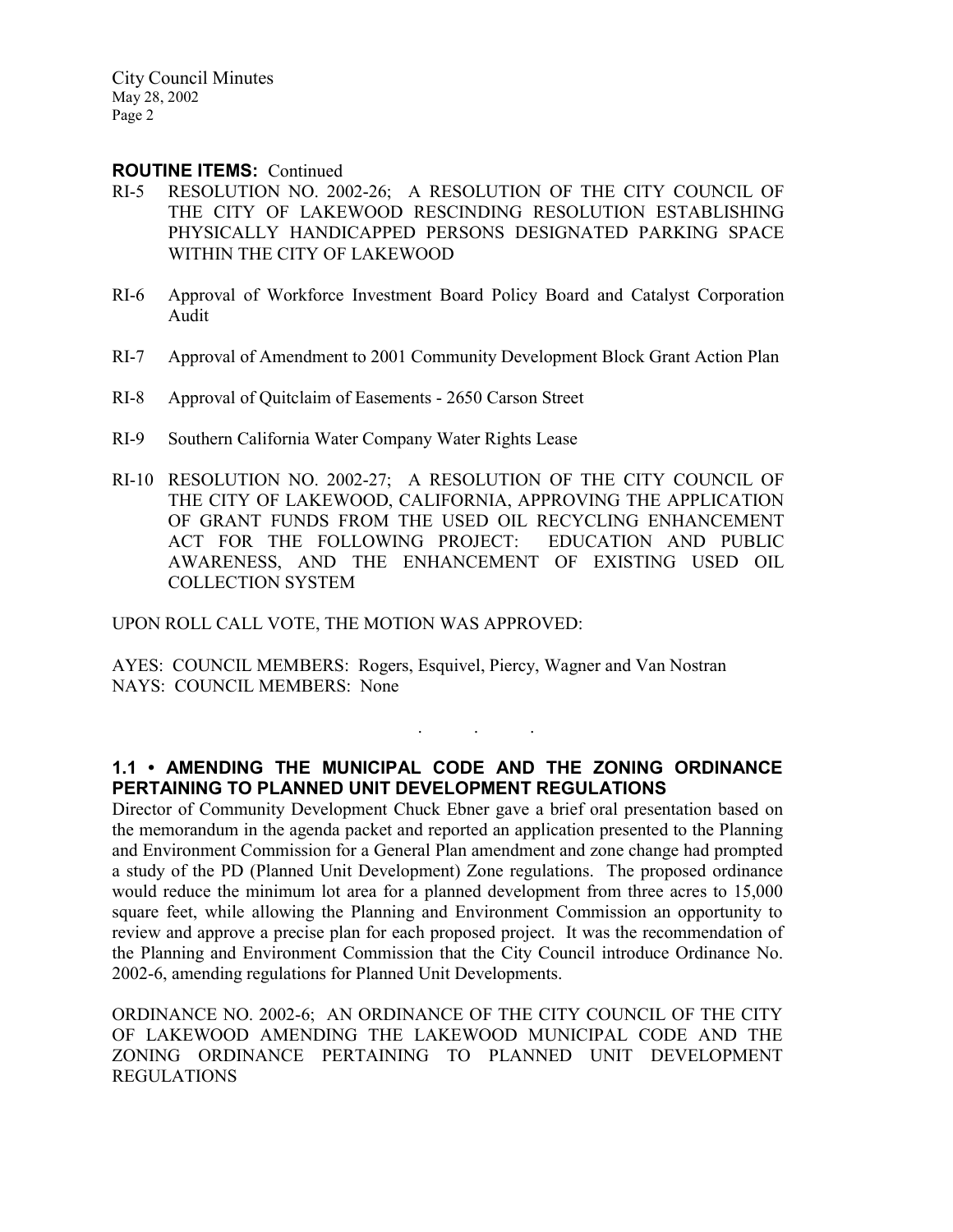### 1.1 • AMENDING THE MUNICIPAL CODE AND THE ZONING ORDINANCE PERTAINING TO PLANNED UNIT DEVELOPMENT REGULATIONS - Continued

Responding to questions from Council Member Piercy, Mr. Ebner stated that the ordinance would reduce the required size from three acres to about one-third of an acre and that the requirement for a precise plan would give the City much greater control over the type of development and the impacts on the surrounding neighborhood.

The Community Development Director affirmed for Council Member Wagner that the change in regulations would provide for much more flexibility, especially in the eastern portion of the City and could encourage more redevelopment with less intensive uses.

Council Member Rogers inquired about the consequences for violations of an approved precise plan. Mr. Ebner responded by stating no building permits could be issued for a project unless plans were submitted which were in compliance with the precise plan for the property.

Mayor Van Nostran opened the public hearing at 8:53 p.m. and called for anyone in the audience wishing to address the City Council on this matter. There was no response.

COUNCIL MEMBER PIERCY MOVED AND COUNCIL MEMBER WAGNER SECONDED TO CLOSE THE PUBLIC HEARING AND INTRODUCE ORDINANCE NO. 2002-6. UPON ROLL CALL VOTE, THE MOTION WAS APPROVED:

. . .

AYES: COUNCIL MEMBERS: Rogers, Esquivel, Piercy, Wagner and Van Nostran NAYS: COUNCIL MEMBERS: None

1.2 • AWARD OF BID FOR PUBLIC WORKS PROJECT 02-6, ADA CURB RAMPS Public Works Director Lisa Rapp gave a brief oral presentation based on the memorandum in the agenda packet and stated six bids had been received for the construction of thirty-eight ADA (Americans with Disabilities Act) curb ramps. The project, located in the area bounded by Del Amo Boulevard, Centralia Street, Bellflower Boulevard and Palo Verde Avenue, would be funded by L.A. County MTA funds. It was the recommendation of staff that the City Council approve the plans and specifications, award the contract to the low bidder, Kalban, Incorporated, in the amount of \$29,450, and authorize staff to add additional curb ramps and approve a cumulative total of contract change orders not to exceed \$12,244.

Mayor Van Nostran opened the public hearing at 7:56 p.m. and called for anyone in the audience wishing to address the City Council on this matter. There was no response.

COUNCIL MEMBER WAGNER MOVED AND COUNCIL MEMBER PIERCY SECONDED TO CLOSE THE PUBLIC HEARING AND APPROVE STAFF'S RECOMMENDATION. UPON ROLL CALL VOTE, THE MOTION WAS APPROVED:

AYES: COUNCIL MEMBERS: Rogers, Esquivel, Piercy, Wagner and Van Nostran NAYS: COUNCIL MEMBERS: None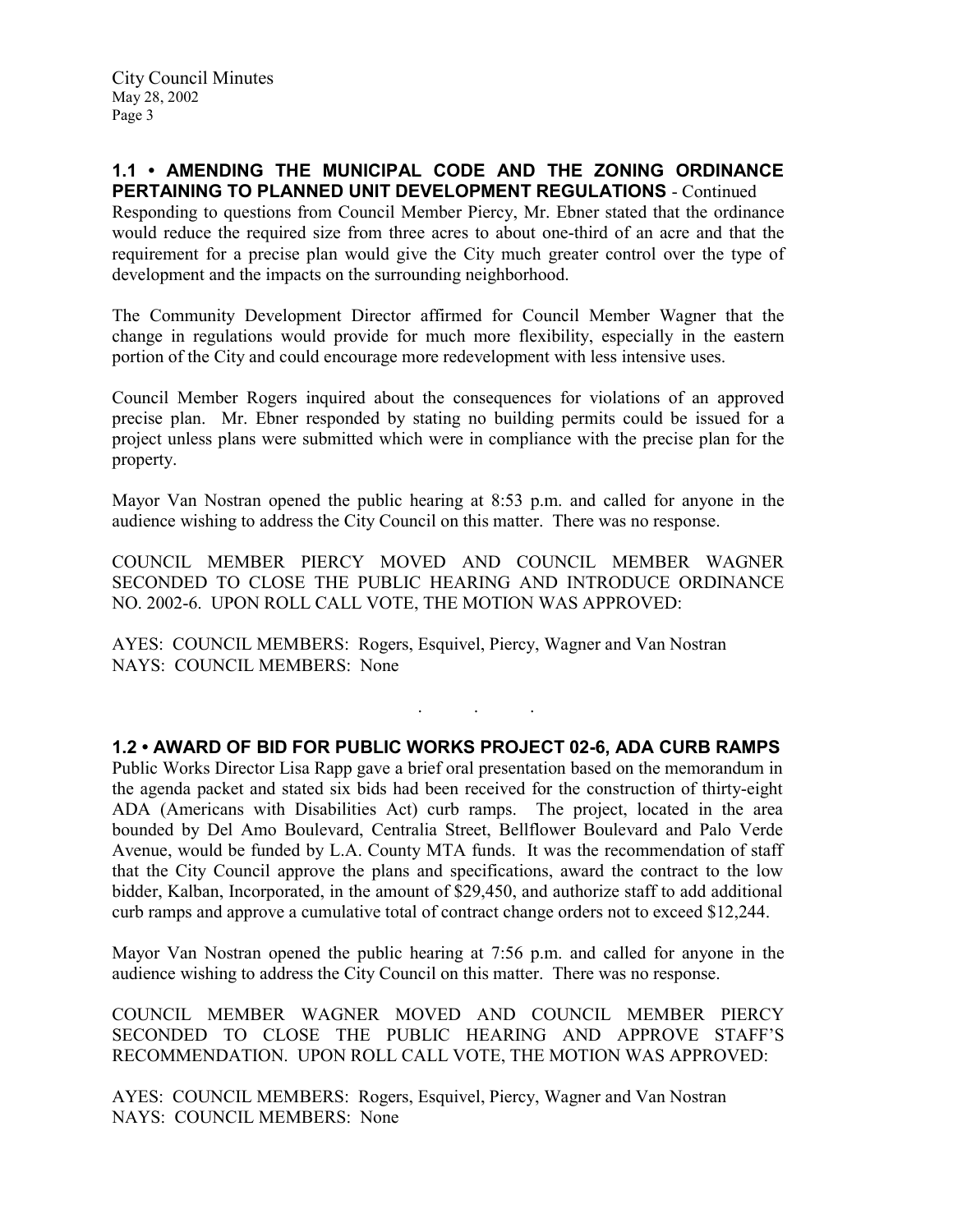# 1.3 • AWARD OF BID FOR PURCHASING BID 02-6, CISCO ROUTER EQUIPMENT

Finance Director Larry Schroeder gave a brief oral presentation based on the memorandum in the agenda packet and stated two bids had been received for the purchase of Cisco router equipment which would connect the City's internal computer network to the Internet. It was the recommendation of staff that the City Council award to the low bidder, Affiliated Computer Services (ACS), in the amount of \$26,211.65.

Mayor Van Nostran opened the public hearing at 7:57 p.m. and called for anyone in the audience wishing to address the City Council on this matter. There was no response.

COUNCIL MEMBER ROGERS MOVED AND VICE MAYOR ESQUIVEL SECONDED TO CLOSE THE PUBLIC HEARING AND APPROVE STAFF'S RECOMMENDATION. UPON ROLL CALL VOTE, THE MOTION WAS APPROVED:

AYES: COUNCIL MEMBERS: Rogers, Esquivel, Piercy, Wagner and Van Nostran NAYS: COUNCIL MEMBERS: None

## 1.4 • COMMUNITY DEVELOPMENT BLOCK GRANT SUBMITTAL FOR FISCAL YEAR 2002-03

. . .

The Director of Community Development gave a brief oral presentation based on the memorandum in the agenda packet and reported the City had participated in the Community Development Block Grant Program for 27 years. He advised that the Program required that the funded activities primarily benefit persons of low and moderate income. He briefly outlined the objectives of the City's Action Plan and the proposed activities for fiscal year 2002. It was the recommendation of staff that the City Council conduct a public hearing to receive comments and approve the Action Plan for fiscal year 2002 and authorize the City Manager to submit the CDBG funding application and certifications.

Mayor Van Nostran opened the public hearing at 8:01 p.m. and called for anyone in the audience wishing to address the City Council on this matter. There was no response.

VICE MAYOR ESQUIVEL MOVED AND COUNCIL MEMBER PIERCY SECONDED TO CLOSE THE PUBLIC HEARING AND APPROVE STAFF'S RECOMMENDATION. UPON ROLL CALL VOTE, THE MOTION WAS APPROVED:

AYES: COUNCIL MEMBERS: Rogers, Esquivel, Piercy, Wagner and Van Nostran NAYS: COUNCIL MEMBERS: None

. . .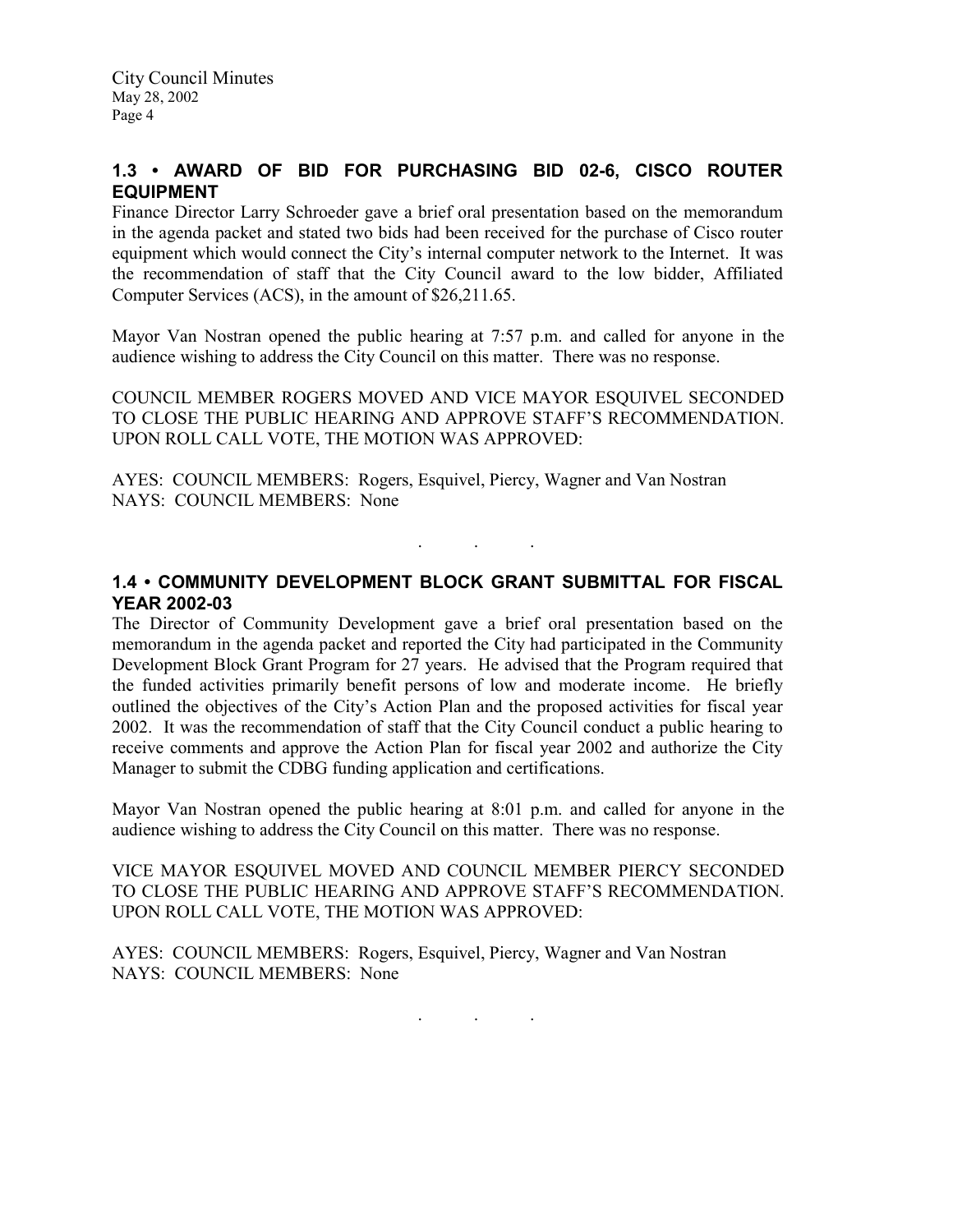## 1.5 • CABLE TELEVISION FRANCHISE TRANSFER

Assistant City Manager Michael Stover gave a brief oral presentation based on the memorandum in the agenda packet and reported that since the City's connection to cable television in 1983, the system franchise had been through a change of control five times. The request put forth by AT&T Corporation, the current franchisee, would transfer control to a new entity, AT&T Comcast Corporation, which was being formed as the result of a recent merger agreement. He stated that although about 40 percent of the households in Lakewood were cable subscribers, the City had little ability to regulate cable rates or ownership transfers. He briefly reviewed three potential franchise compliance issues: Franchise Fees On Internet Modem Service, Customer Call Center Responsiveness; and Required Documentation. He noted that the transfer/merger documents had also been reviewed by Telecommunications Management Corporation (TMC) at the City's request. Based upon the City Attorney's review of the legal basis for AT&T's decision to halt payment for franchise fees on cable modem revenues, staff was recommending the City Council find AT&T in apparent violation of the franchise ordinance, and in approving the merger, not waive the right to rescind or cancel the franchise if said violation should continue after any final disposition of the cable modem ruling by either the FCC or a final court decision contrary to the FCC's tentative ruling. Finding no significant justification to deny consent to the proposed transfer, it was the recommendation of staff that the City Council conditionally consent to the merger between AT&T and Comcast Corporation.

RESOLUTION NO. 2002-28; A RESOLUTION OF THE CITY COUNCIL OF THE CITY OF LAKEWOOD CONSENTING TO THE CHANGE OF CONTROL OF THE LAKEWOOD CABLE FRANCHISEE FROM AT&T CORP. TO AT&T COMCAST **CORPORATION** 

Council Member Piercy noted that the City was "handcuffed" by Federal deregulation of the cable industry and had no control over rate issues.

Council Member Wagner stated that while there was much that needed to be done about the cable television franchise, it was almost pointless to discuss since the City had been stripped of control. He noted that the original rationale for cable deregulation had been to stimulate competition, but that instead it had created vast monopolies which continued to soak cable customers to pay for continuing resales of the systems. He stated he would propose writing a letter to the Federal Communications Commission and to the correct Congressional committee to point out the problems with deregulation and ask them to correct the mistake.

Council Member Rogers cited problems such as poor customer service, lack of courtesy by customer representatives and arbitrary programming changes. He stated he would support making as much noise as possible about the problems with the current cable regulation system.

Mayor Van Nostran opened the public hearing at 8:18 p.m. and called for anyone in the audience wishing to address the City Council on this matter. There was no response.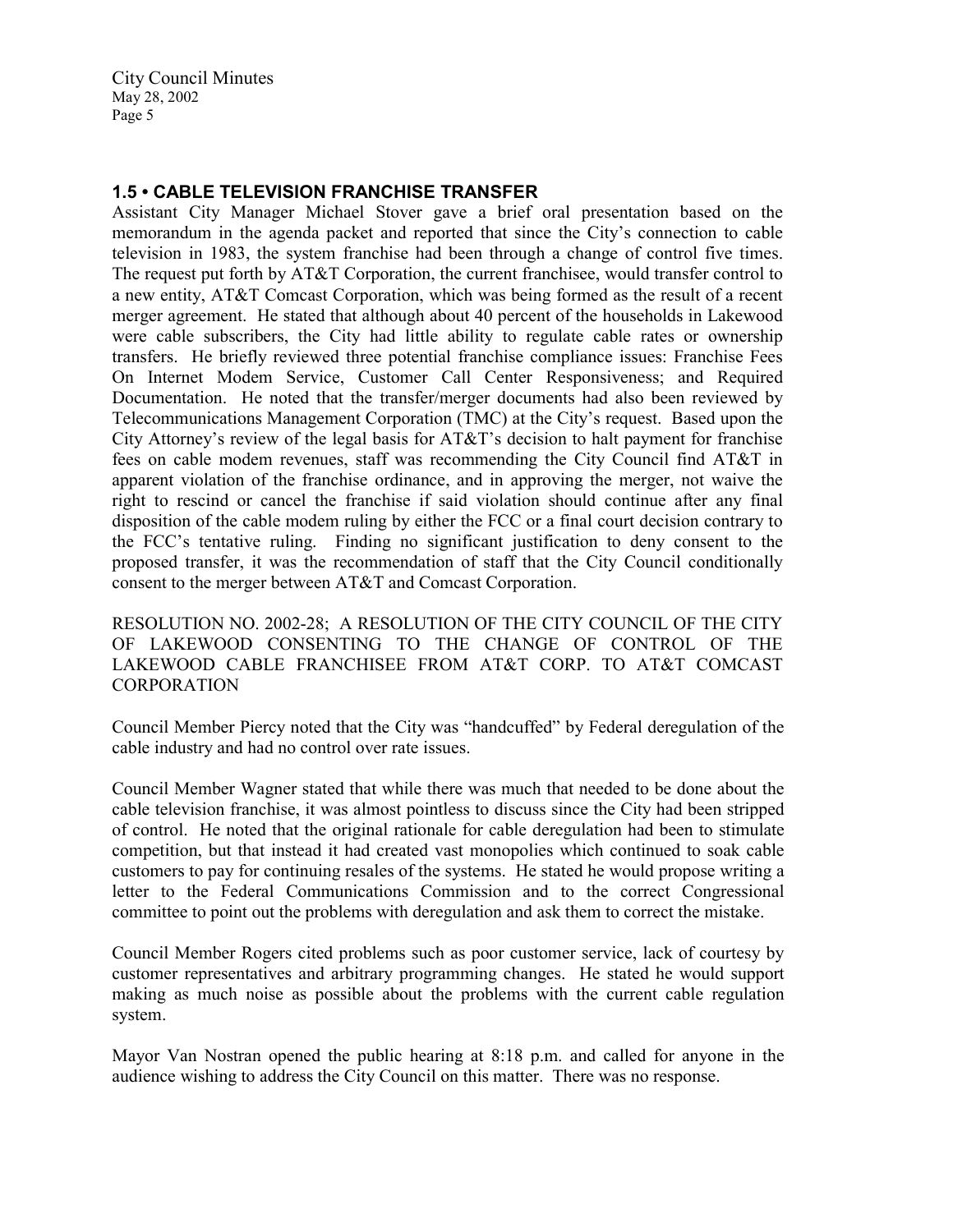#### 1.5 • CABLE TELEVISION FRANCHISE TRANSFER - Continued

COUNCIL MEMBER WAGNER MOVED AND COUNCIL MEMBER ROGERS SECONDED TO CLOSE THE PUBLIC HEARING AND ADOPT RESOLUTION NO. 2002-28. UPON ROLL CALL VOTE, THE MOTION WAS APPROVED:

AYES: COUNCIL MEMBERS: Rogers, Esquivel, Piercy, Wagner and Van Nostran NAYS: COUNCIL MEMBERS: None

COUNCIL MEMBER WAGNER MOVED AND VICE MAYOR ESQUIVEL SECONDED TO DRAFT A LETTER TO THE FCC AND THE CONGRESSIONAL COMMITTEE. UPON ROLL CALL VOTE, THE MOTION WAS APPROVED:

. . .

AYES: COUNCIL MEMBERS: Rogers, Esquivel, Piercy, Wagner and Van Nostran NAYS: COUNCIL MEMBERS: None

### 3.1 • AGREEMENT FOR WEB-BASED CONTENT MANAGEMENT SYSTEM

The Assistant City Manager gave a brief oral presentation based on the memorandum in the agenda packet and stated negotiations had been completed with the City's information technology services contractor, Affiliated Computer Services (ACS), to implement Civica Internet and intranet content management systems. The implementation of the Civica content management software would simplify the creation, modification and removal of content from the City's website and thereby reduce reliance on one or two experts, thus reducing the need for future technical staff. He briefly outlined the key features of the software and the proposed modules and their function. It was the recommendation of staff that the City Council authorize the execution of an agreement with ACS for licensing, installation and support of the Civica Content Management and Delivery System in a sum not to exceed \$59,000.

COUNCIL MEMBER PIERCY MOVED AND VICE MAYOR ESQUIVEL SECONDED TO APPROVE STAFF'S RECOMMENDATION. UPON ROLL CALL VOTE, THE MOTION WAS APPROVED:

AYES: COUNCIL MEMBERS: Rogers, Esquivel, Piercy, Wagner and Van Nostran NAYS: COUNCIL MEMBERS: None

### 3.2 • AMENDMENT TO THE WATER MAIN REPLACEMENT PROJECT ENGINEERING AGREEMENT

. . .

Water Resource Director Jim Glancy gave a brief oral presentation based on the memorandum in the agenda packet and reported that the City had an existing agreement with Tetra Tech, Inc. for the design of water mains. He stated that staff was proposing that the engineering agreement be amended to allow for the design of a water main replacement project for fiscal year 2002-03, to replace cast iron piping in the area south of Del Amo Boulevard and east of Palo Verde Avenue. It was the recommendation of staff that the City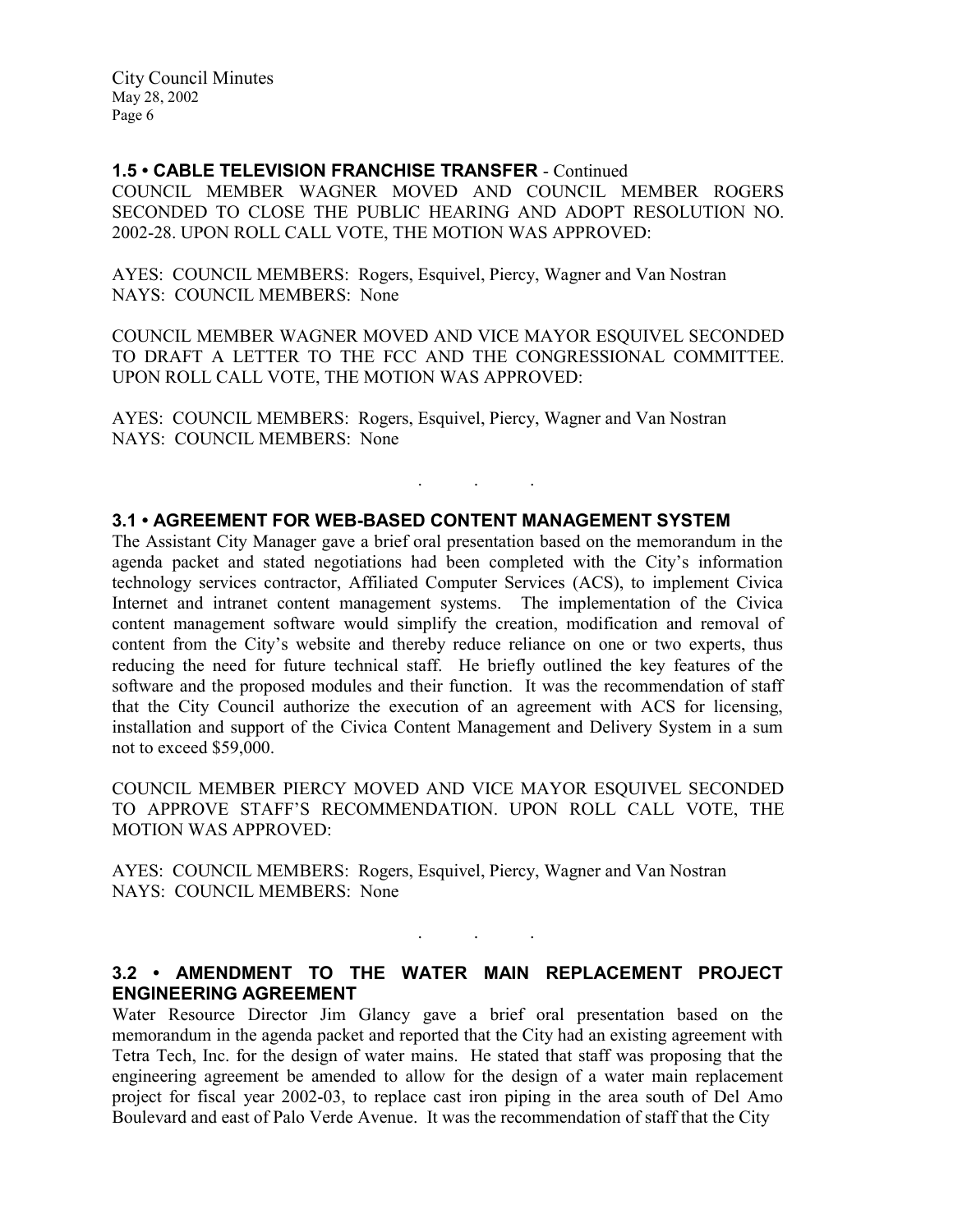## 3.2 • AMENDMENT TO THE WATER MAIN REPLACEMENT PROJECT ENGINEERING AGREEMENT - Continued

Council approve the amendment to the agreement for engineering services with Tetra Tech, Inc. in the amount of \$43,800.

Council Member Piercy inquired if there was an additional project in the following year's budget. Mr. Glancy responded by stating that their practice was to budget funds each year, but to complete the construction as one large two-year project, since better pricing was generally obtained with a larger project.

COUNCIL MEMBER WAGNER MOVED AND COUNCIL MEMBER PIERCY SECONDED TO APPROVE STAFF'S RECOMMENDATION. UPON ROLL CALL VOTE, THE MOTION WAS APPROVED:

AYES: COUNCIL MEMBERS: Rogers, Esquivel, Piercy, Wagner and Van Nostran NAYS: COUNCIL MEMBERS: None

## 3.3 • CHANGE ORDER FOR PUBLIC WORKS PROJECT 01-9, LANDSCAPE BLOOMFIELD MEDIAN

. . .

The Director of Public Works gave a brief oral presentation based on the memorandum in the agenda packet and stated that a contract had been awarded for a project to landscape the existing raised medians on Bloomfield Avenue between Del Amo Boulevard and 215th Street. She advised that during initial demolition, it had been discovered that there were significant additional amounts of concrete and asphalt that would have to be removed before the project could proceed and after reviewing possible alternatives, it was found that the additional removals were the most cost-effective way to proceed. It was the recommendation of staff that the City Council authorize a contract change order in the amount of \$67,000 to Reyco, Smith & Reynolds Erosion Control, Inc. for the extra work to remove the additional asphalt and concrete and related work, and to appropriate \$65,000 from the General Fund to the project account.

Council Member Wagner inquired who had supervised the original construction of the raised medians. City Manager Howard Chambers responded by stating that the medians had been constructed while that portion of the City was still part of unincorporated Los Angeles County.

COUNCIL MEMBER ROGERS MOVED AND VICE MAYOR ESQUIVEL SECONDED TO APPROVE STAFF'S RECOMMENDATION. UPON ROLL CALL VOTE, THE MOTION WAS APPROVED:

AYES: COUNCIL MEMBERS: Rogers, Esquivel, Piercy, Wagner and Van Nostran NAYS: COUNCIL MEMBERS: None

. . .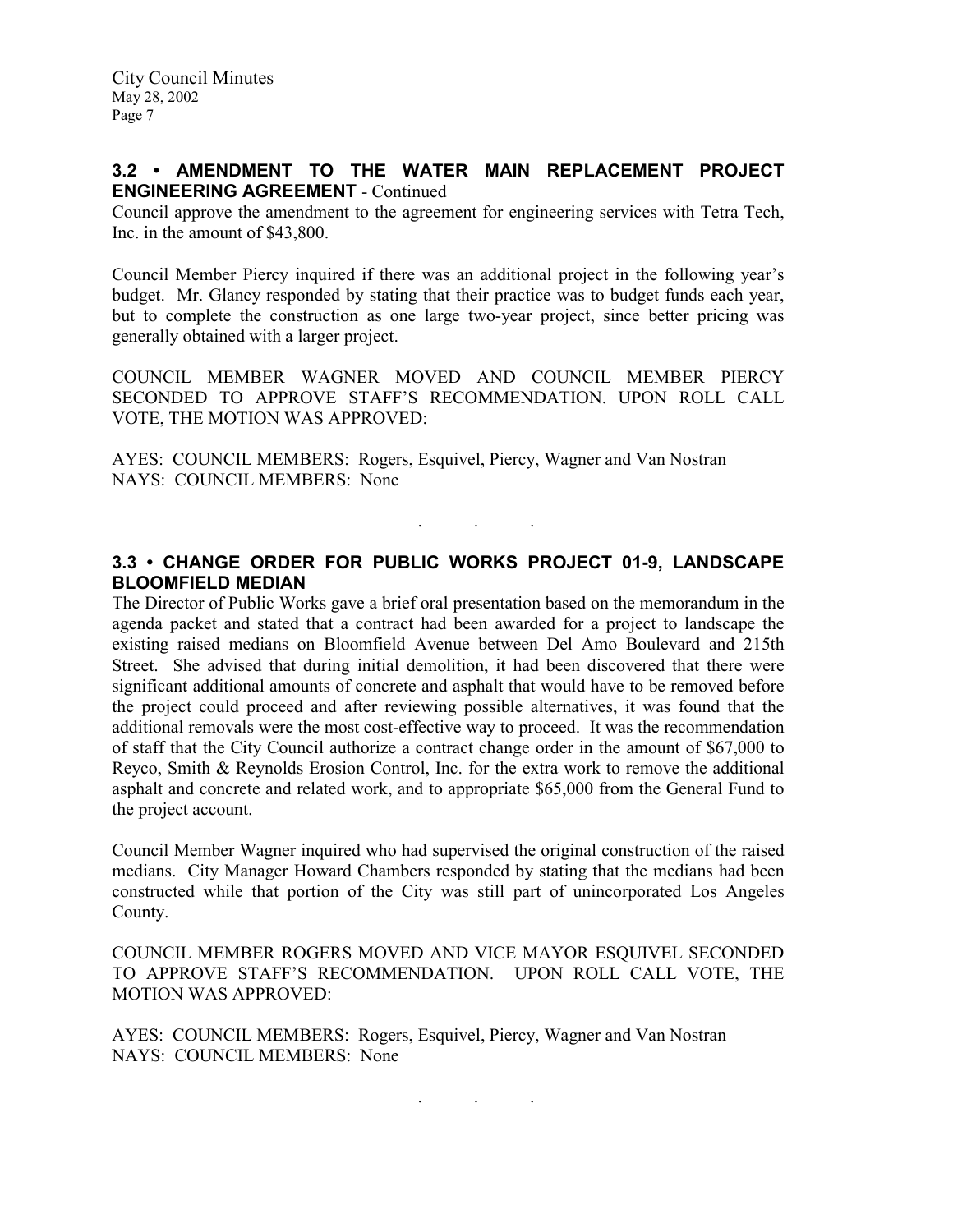## 3.4 • AGREEMENT FOR DIGITAL ORTHOPHOTOGRAPHY SERVICES

The Director of Community Development gave a brief oral presentation based on the memorandum in the agenda packet and stated the 2001-02 budget had contained an appropriation for the acquisition and integration of updated color digital aerial photographs (orthophotos) for the City's geographical information system (GIS). He reported that eight responses had been received from the department's Request for Proposals. He stated that the low bidder had an excellent reputation in this field and that their proposal was so favorable that staff was proposing additional items be acquired that would make the maps even more useful. It was the recommendation of staff that the City Council execute a professional services agreement for digital orthophotography with Sanborn, Inc. in an amount not to exceed \$32,000.

VICE MAYOR ESQUIVEL MOVED AND COUNCIL MEMBER PIERCY SECONDED TO APPROVE STAFF'S RECOMMENDATION. UPON ROLL CALL VOTE, THE MOTION WAS APPROVED:

AYES: COUNCIL MEMBERS: Rogers, Esquivel, Piercy, Wagner and Van Nostran NAYS: COUNCIL MEMBERS: None

At 8:35 p.m., the Regular Meeting of the City Council was recessed for the Meeting of the Lakewood Redevelopment Agency. At 8:36 p.m., the City Council Meeting was reconvened.

. . .

. . .

 $\mathbf{r}$  .  $\mathbf{r}$  ,  $\mathbf{r}$  ,  $\mathbf{r}$  ,  $\mathbf{r}$  ,  $\mathbf{r}$  ,  $\mathbf{r}$  ,  $\mathbf{r}$ 

**ORAL COMMUNICATIONS: None** 

#### CLOSED SESSION:

Mayor Van Nostran stated that based upon the confidential written report of the City Attorney, the City Council would adjourn to a closed session to confer with and receive advice from its legal counsel pursuant to Section 54956.9(c) of the Government Code pertaining to its decision to initiate litigation in one case.

At 8:56 p.m., Mayor Van Nostran reconvened the meeting with all members present and stated that the City Council had met in closed session to receive facts and consider circumstances pertaining to settlement of the complaint of the California Regional Water Quality Control Board for civil liability for alleged violation of NPDES Order No. 97-045 and had approved the settlement of said complaint and reaffirmed the action taken by the Director of Water Resources in that regard.

 $\mathbf{r}$  .  $\mathbf{r}$  ,  $\mathbf{r}$  ,  $\mathbf{r}$  ,  $\mathbf{r}$  ,  $\mathbf{r}$  ,  $\mathbf{r}$  ,  $\mathbf{r}$